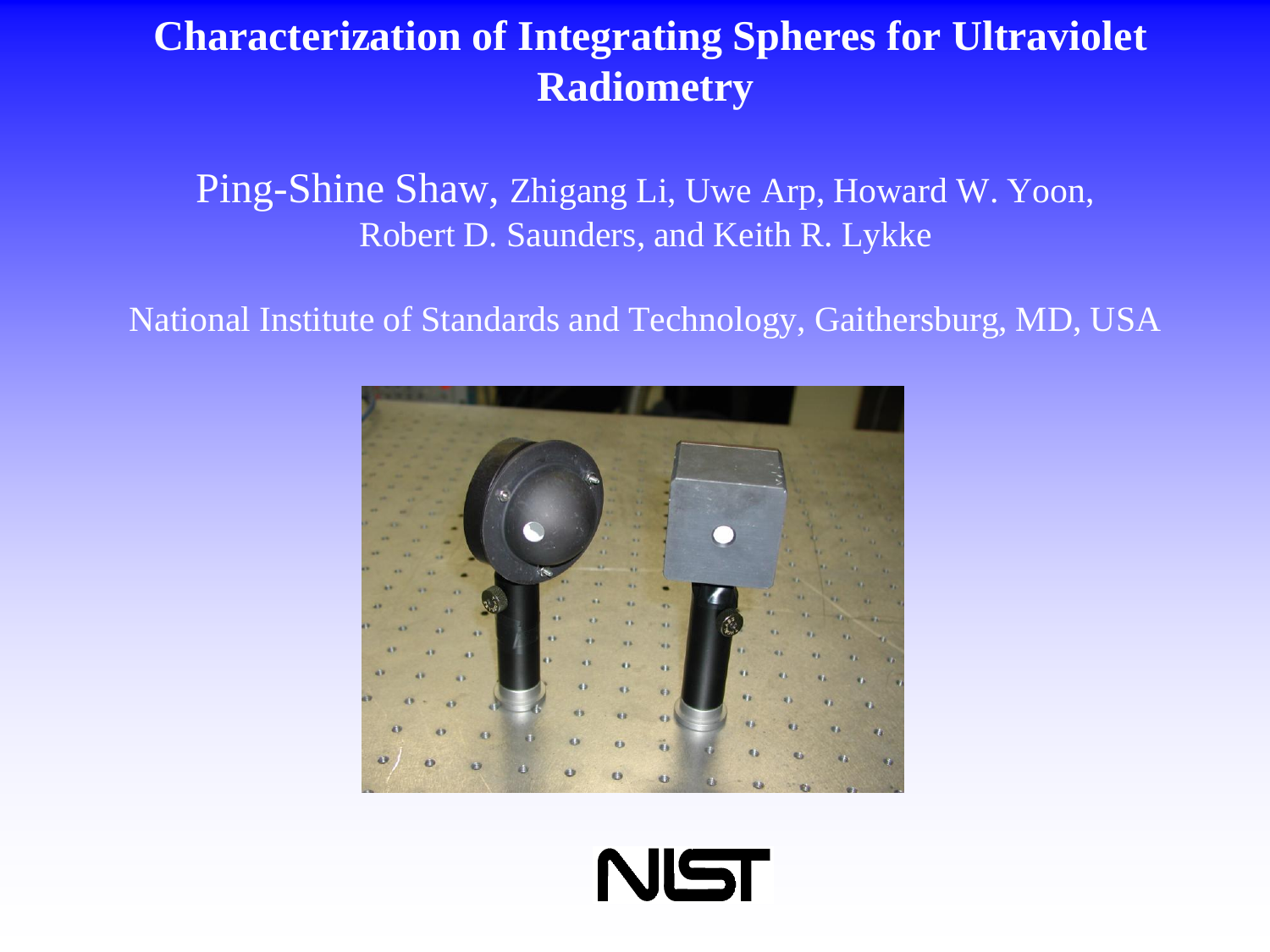### **Integrating Sphere for UV Application**

**-** irradiance calibration of deuterium lamps using synchrotron radiation at NIST



**Facility for Irradiance Calibration Using Synchrotrons (FICUS)**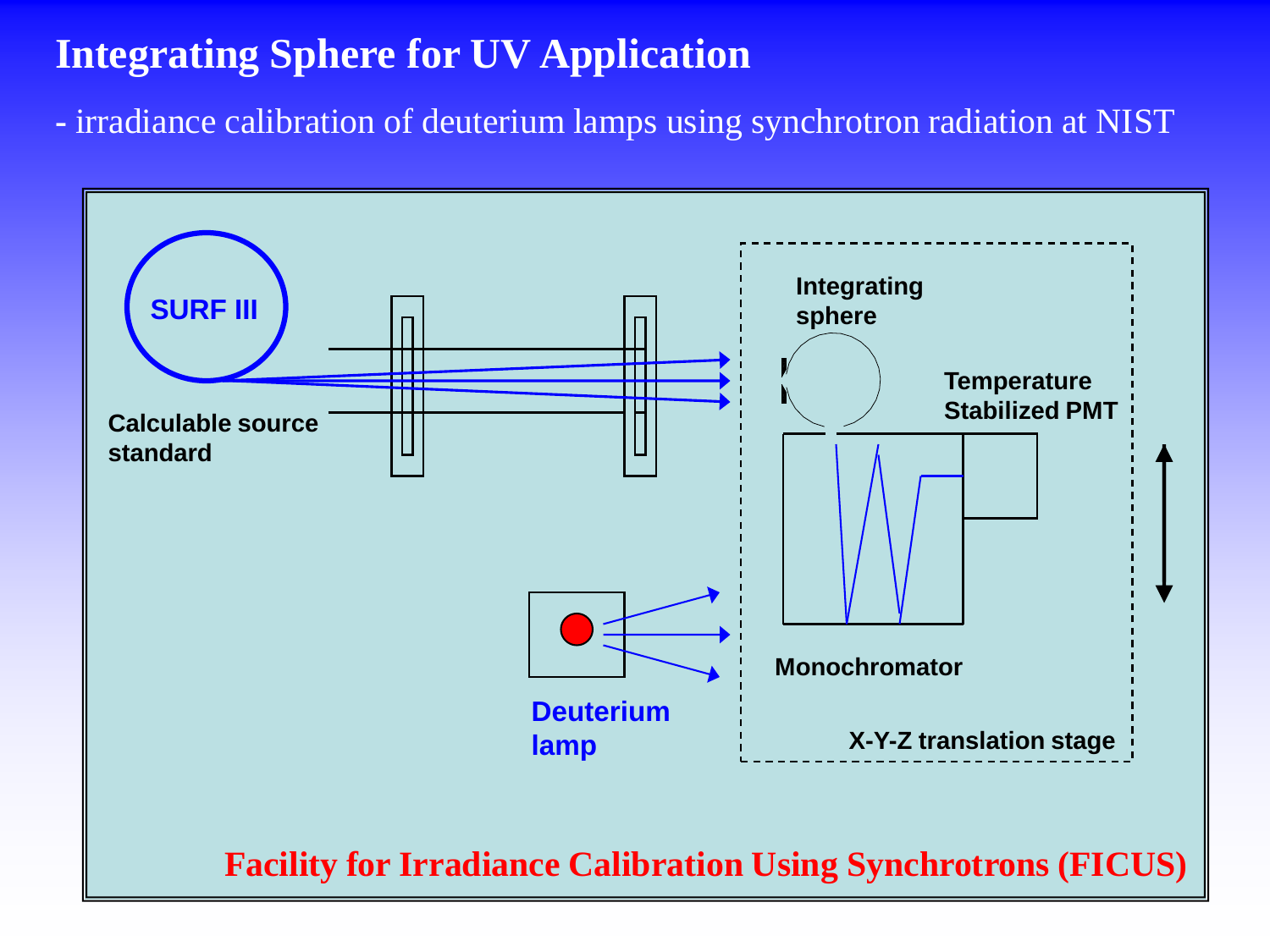## **Why integrating sphere?**

■ Output light with near Lambertian distribution independent of input light distribution.

**Unpolarized output light.** 

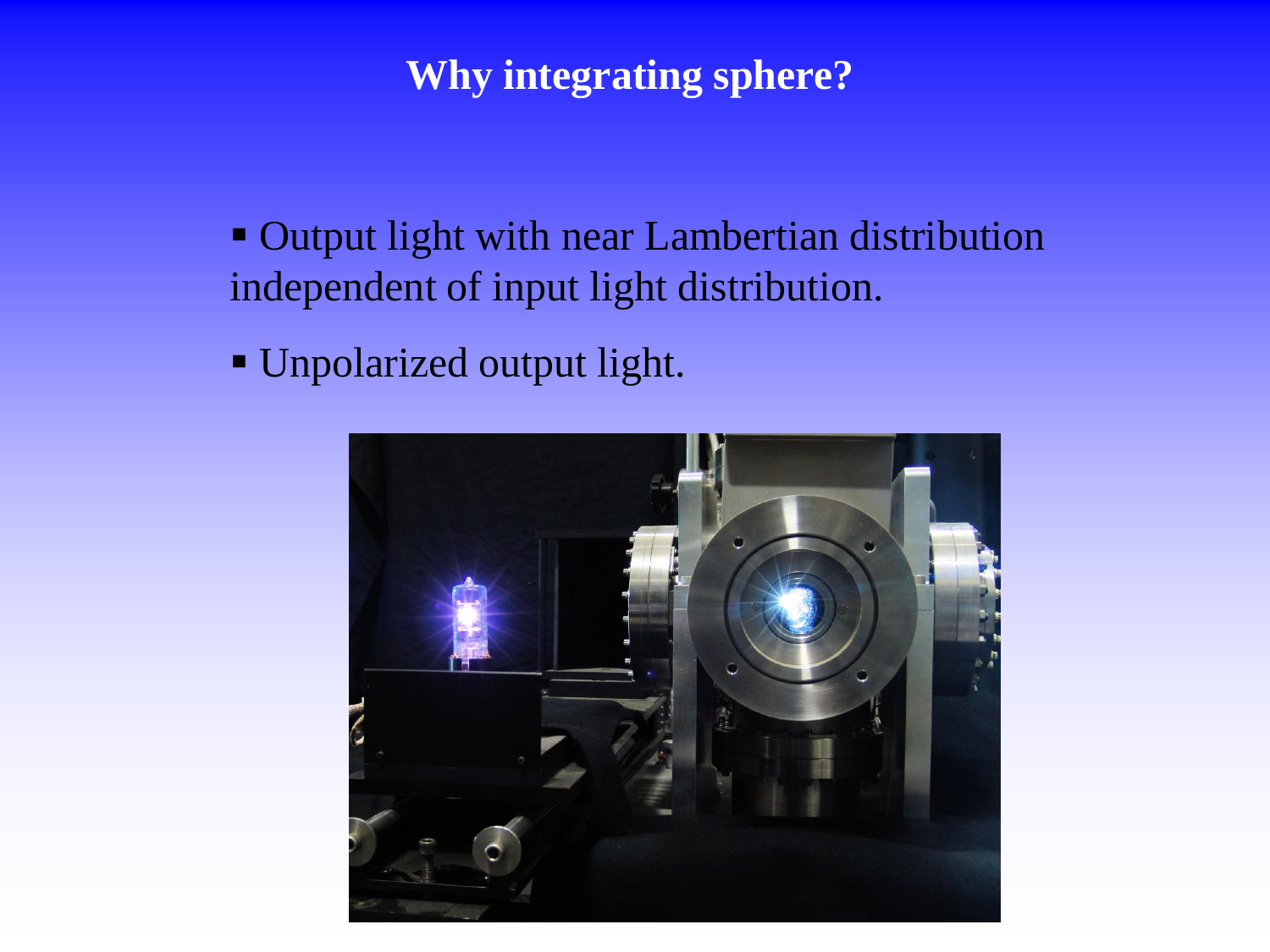### **Measured irradiance of deuterium lamps at FICUS**  with combined uncertainty  $\sim 1.2\%$  ( $k=2$ )

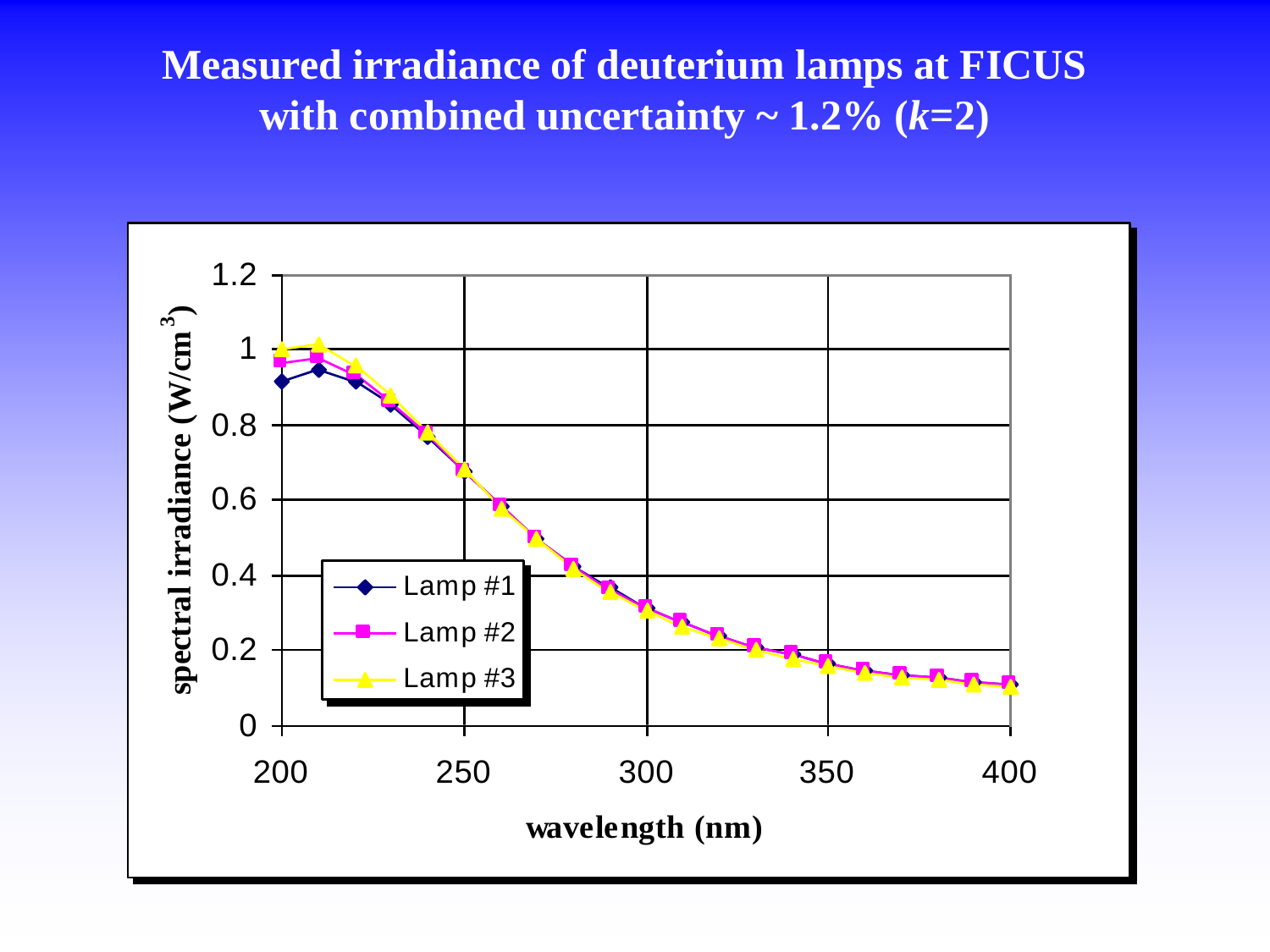#### **Problem with integrating sphere - instability**

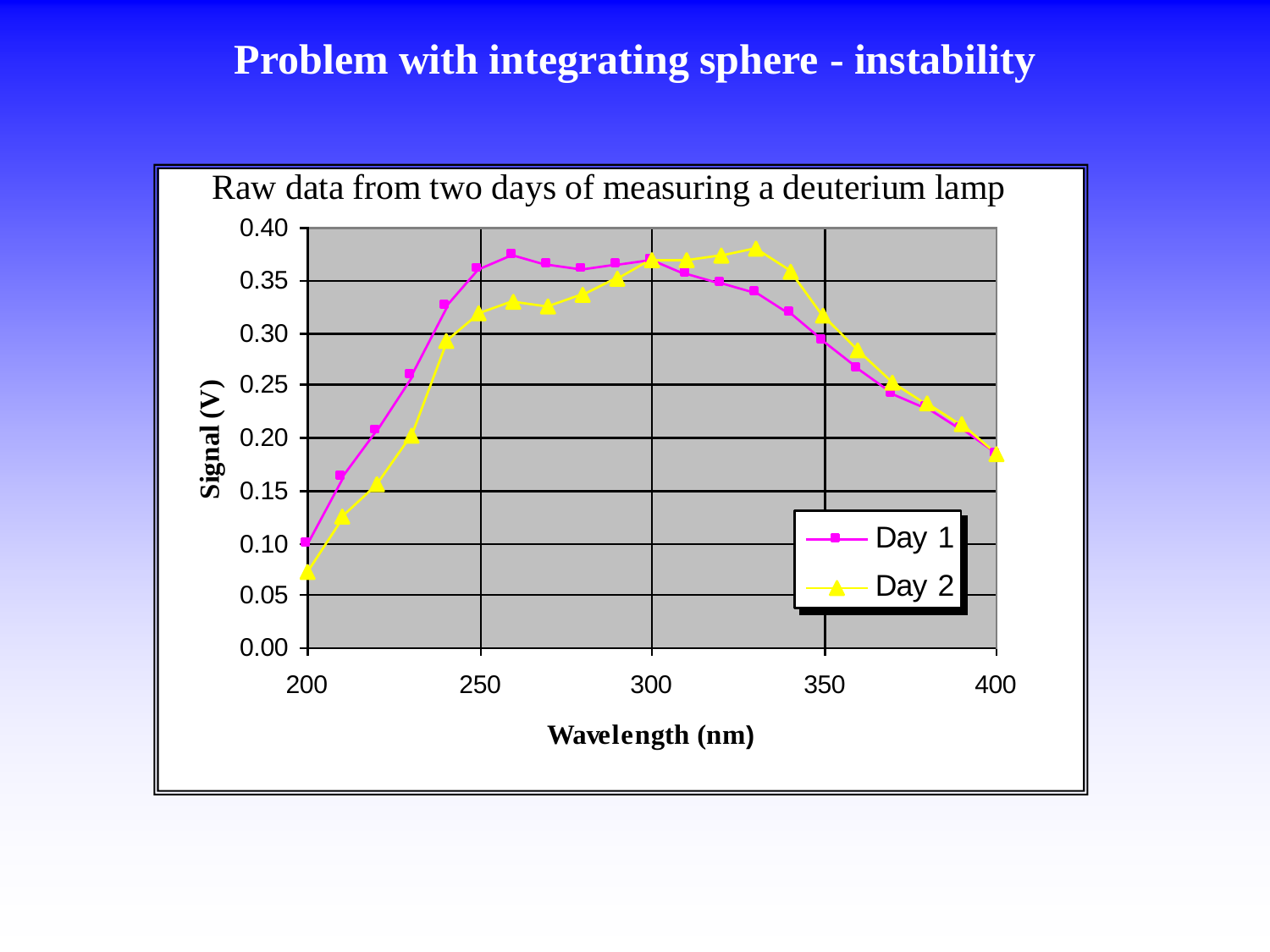#### **Problem with integrating sphere - fluorescence**

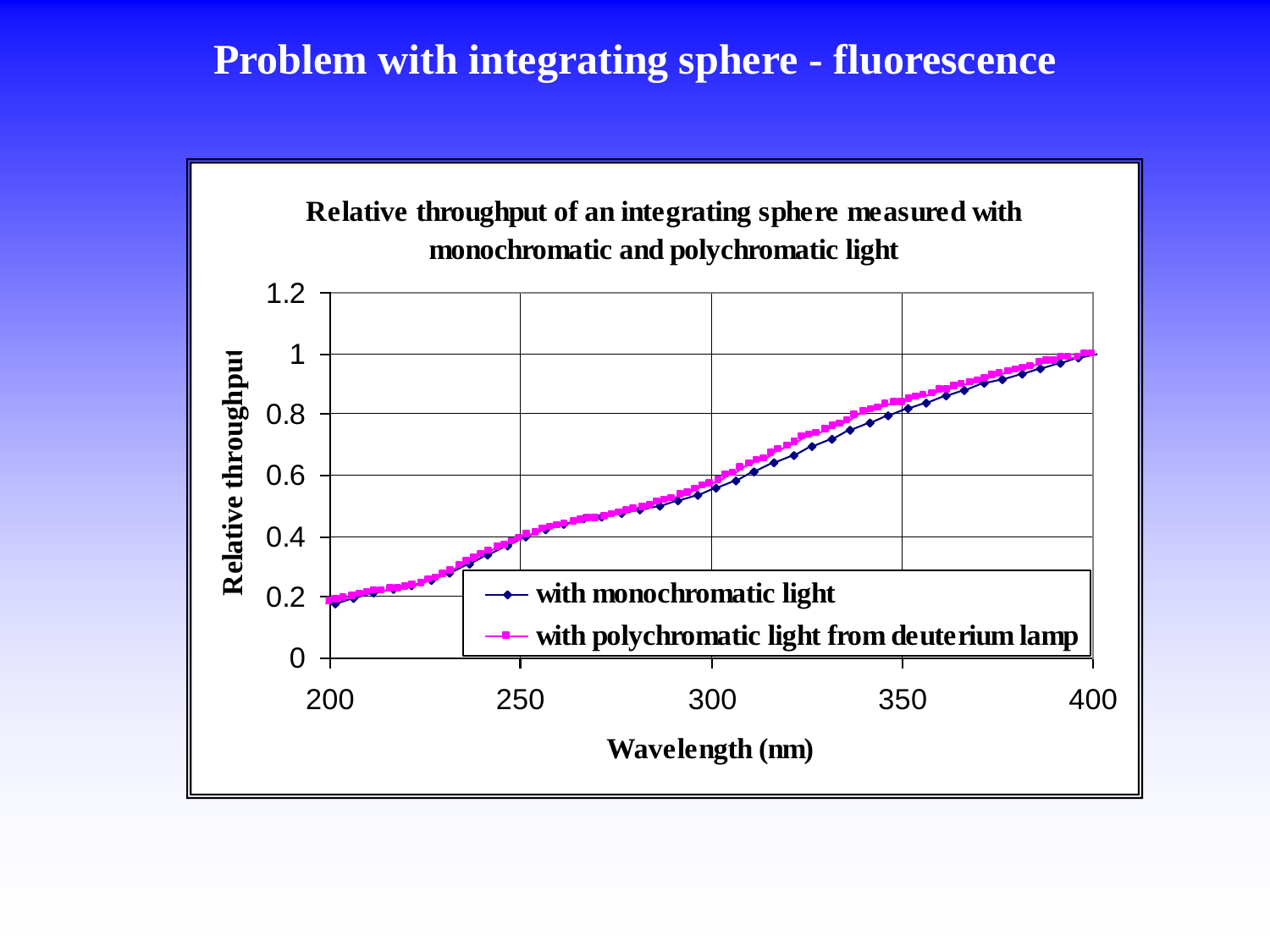Questions: What is the cause for the instability and fluorescence in UV? Are instability and fluorescence correlated?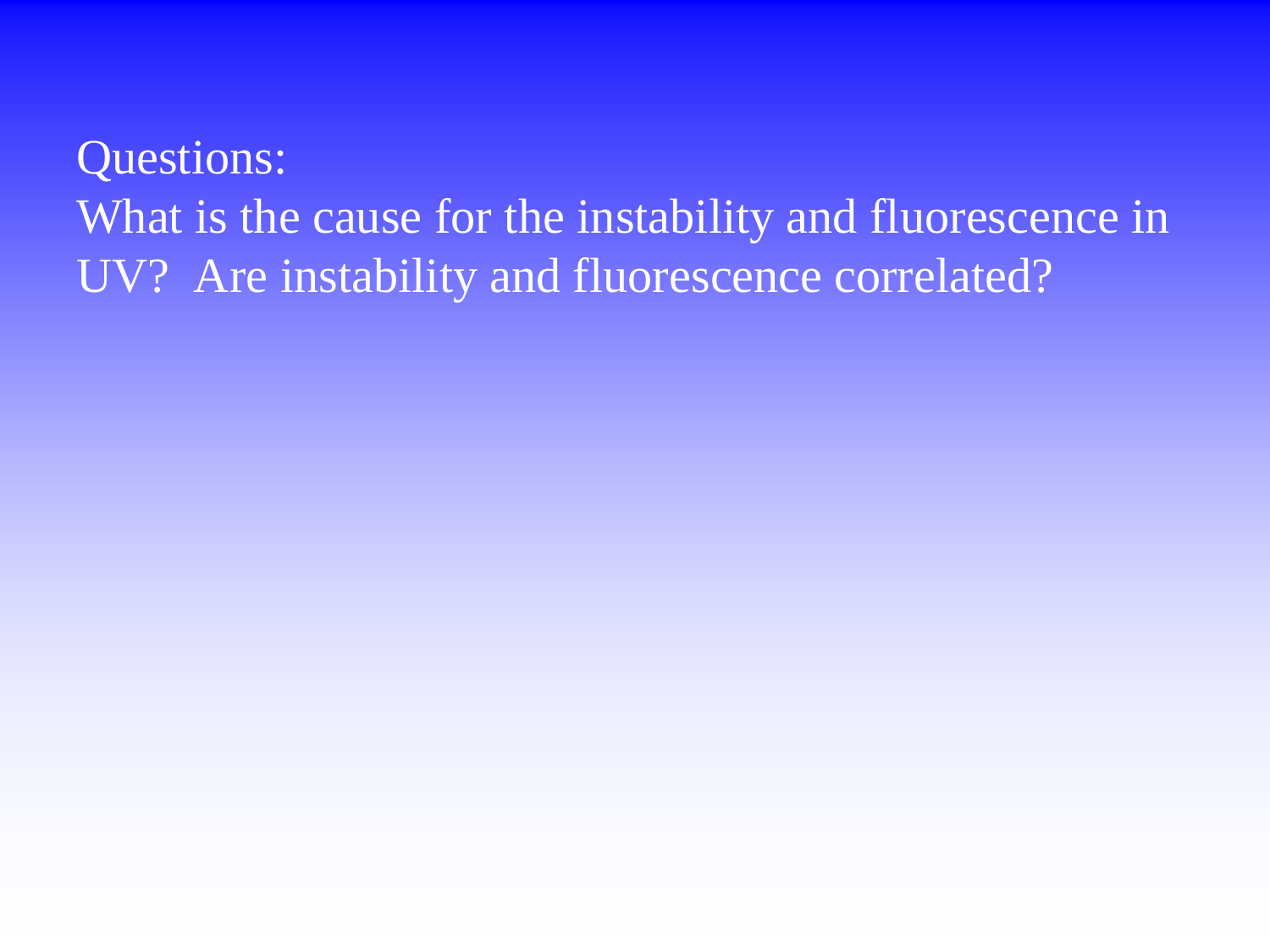#### **Problem with integrating sphere – UV fluorescence**

#### Spectral irradiance measurements: effect of uvproduced fluorescence in integrating spheres

#### Robert D. Saunders and William R. Ott

U.S. National Bureau of Standards, Washington, D.C. 20234.

Received 31 January 1976.

Sponsored by W. R. Hunter, U.S. Naval Research Laboratory.

The spectral irradiance of a 30-W deuterium arc lamp was determined by comparing it with a tungsten quartzhalogen lamp calibrated for spectral irradiance in the 250-350-nm region. Because the deuterium lamp and the tungsten lamp subtend different solid angles, four independent measurements were carried out by using the following entrance optics to the spectrometer:  $(1)$  a BaSO<sub>4</sub> coated integrating sphere;  $(2)$  a Halon<sup>1</sup> coated integrating sphere; (3) no sphere, but a ground-Suprasil diffuser in front of the

entrance slit

**"It has been suggested<sup>2</sup> that these differences could**  same results have been caused by the accumulation of tobacco **smoke on the surface of the sphere."**

Table I. The Percentage Differences: (1) Between the D. Lamp Spectral Irradiance as Determined by use of a BaSO, Integrating Sphere and as Determined by use of a Ground-Suprasil Diffuser; (2) Between the D. Lamp Spectral Irradiance as Determined by use of a Halon Integrating Sphere and as Determined by use of the Ground-Suprasil Diffuser.

| Wavelength (nm) | BaSO <sub>4</sub> | Halon |
|-----------------|-------------------|-------|
| 350             | 3.1               | 14.7  |
| 340             | $3.2\,$           | 17.3  |
| 330             | 2.5               | 16.4  |
| 320             | 2.4               | 12.7  |
| 310             | 1.9               | 9.1   |
| 300             | 1.9               | 7.2   |
| 290             | 1.8               | 6.5   |
| 280             | 1.4               | 4.3   |
| 270             | $_{0.8}$          | 0.9   |
| 260             | 0.3               | 0.3   |
| 250             | 0                 | ۰0    |

#### **Applied Optics, Vol. 15, Page 827, April 1976**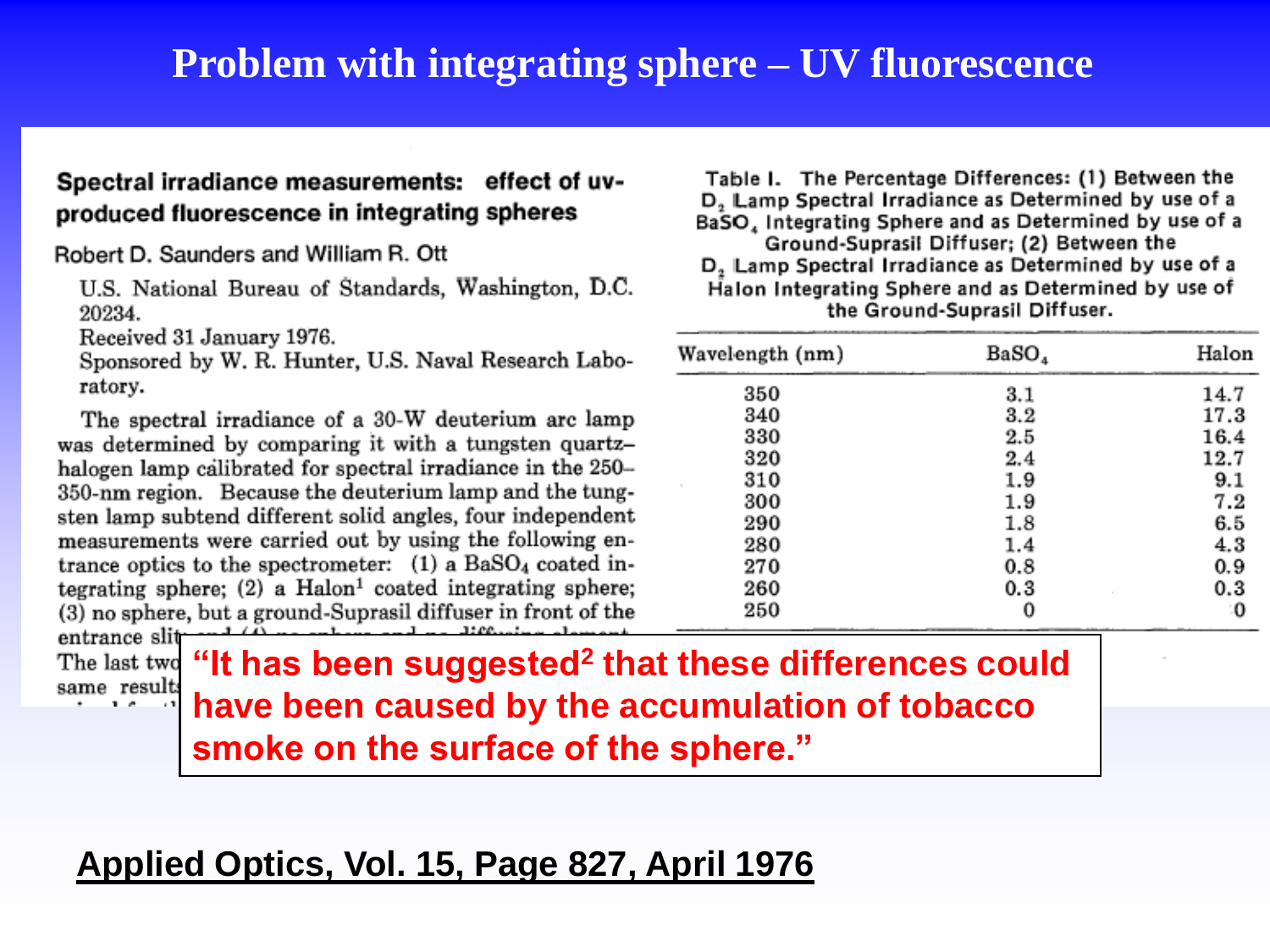**UV Characterization of integrating spheres (1) Laser Induced Fluorescence (LIF)**



**SIRCUS - Spectral Irradiance and Radiance Responsivity Calibrations Using Uniform Sources**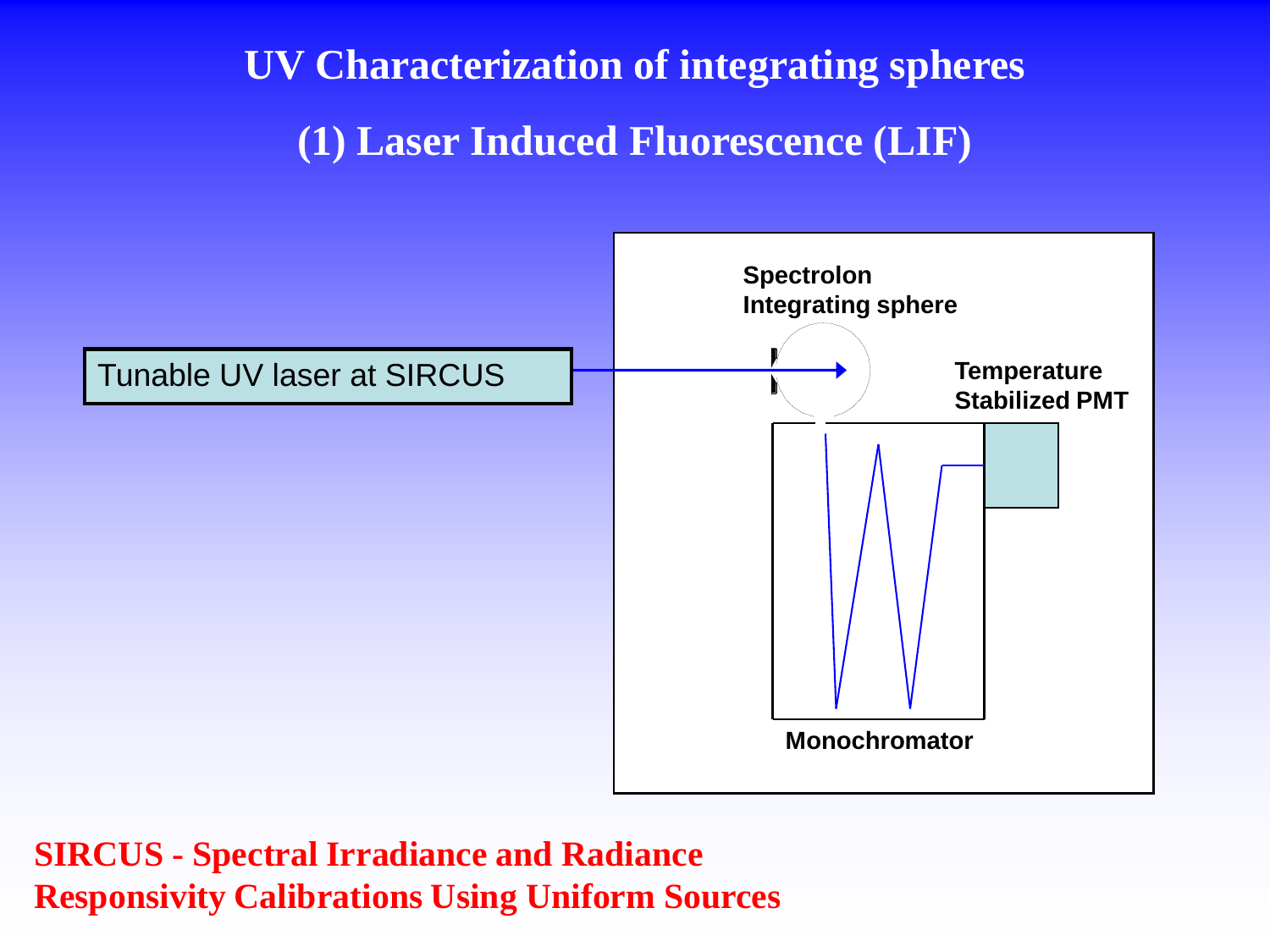### **Response of a sintered PTFE integrating sphere/monochromator system from incident laser beam**

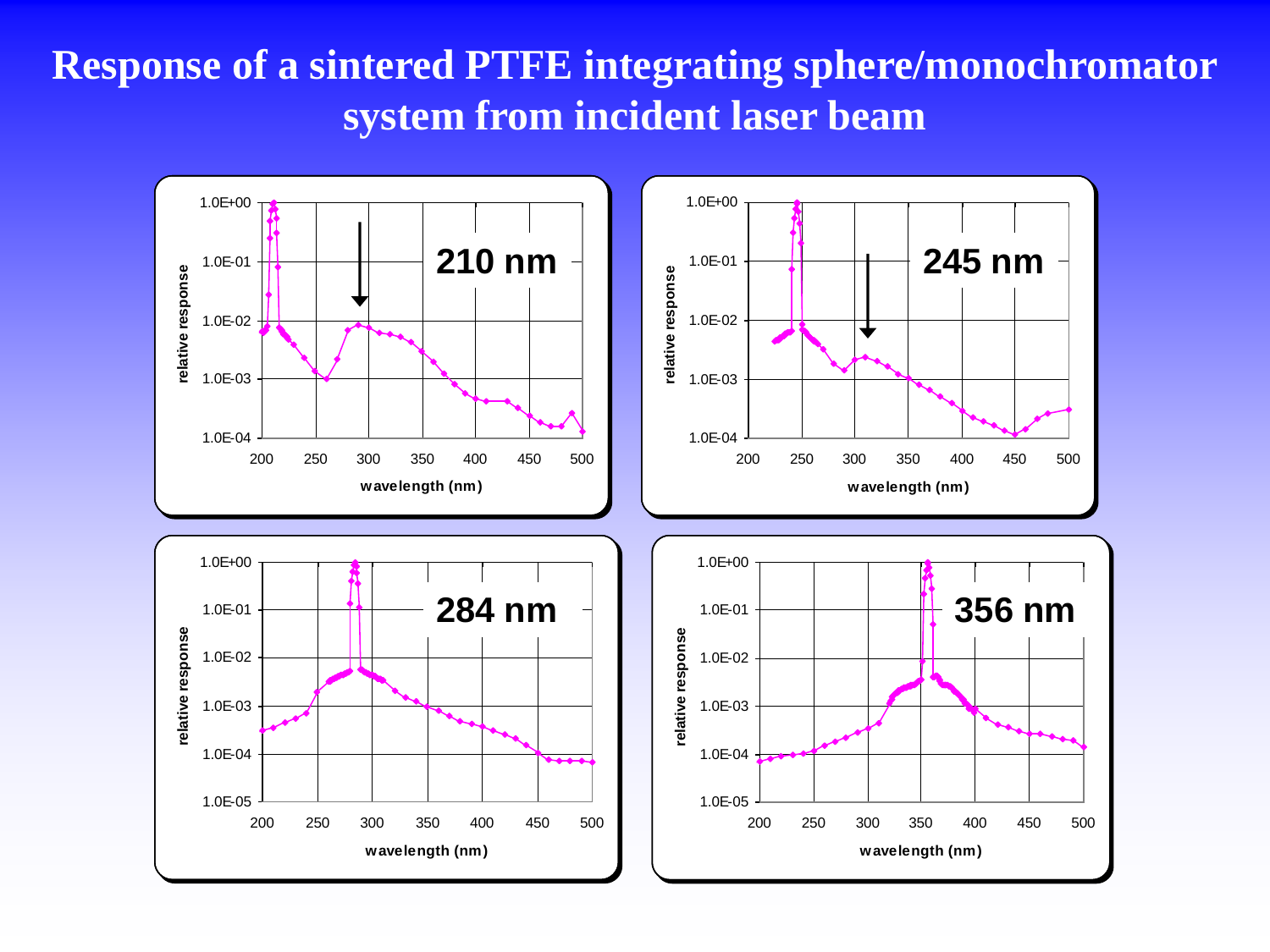# **UV induced fluorescence from typical PTFE integrating spheres excited by 220 nm laser**

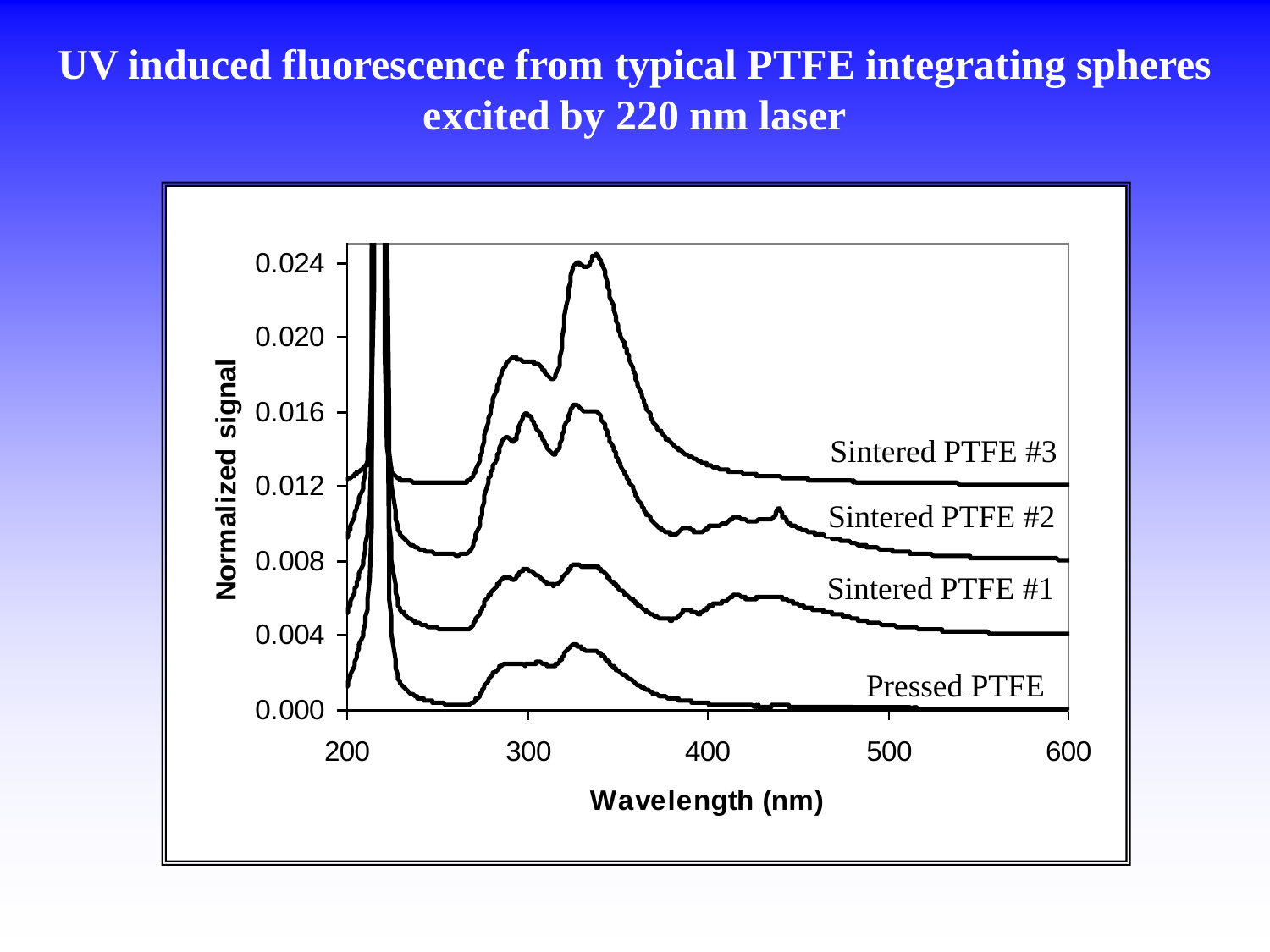**UV Characterization of integrating spheres (2) Throughput measurement**

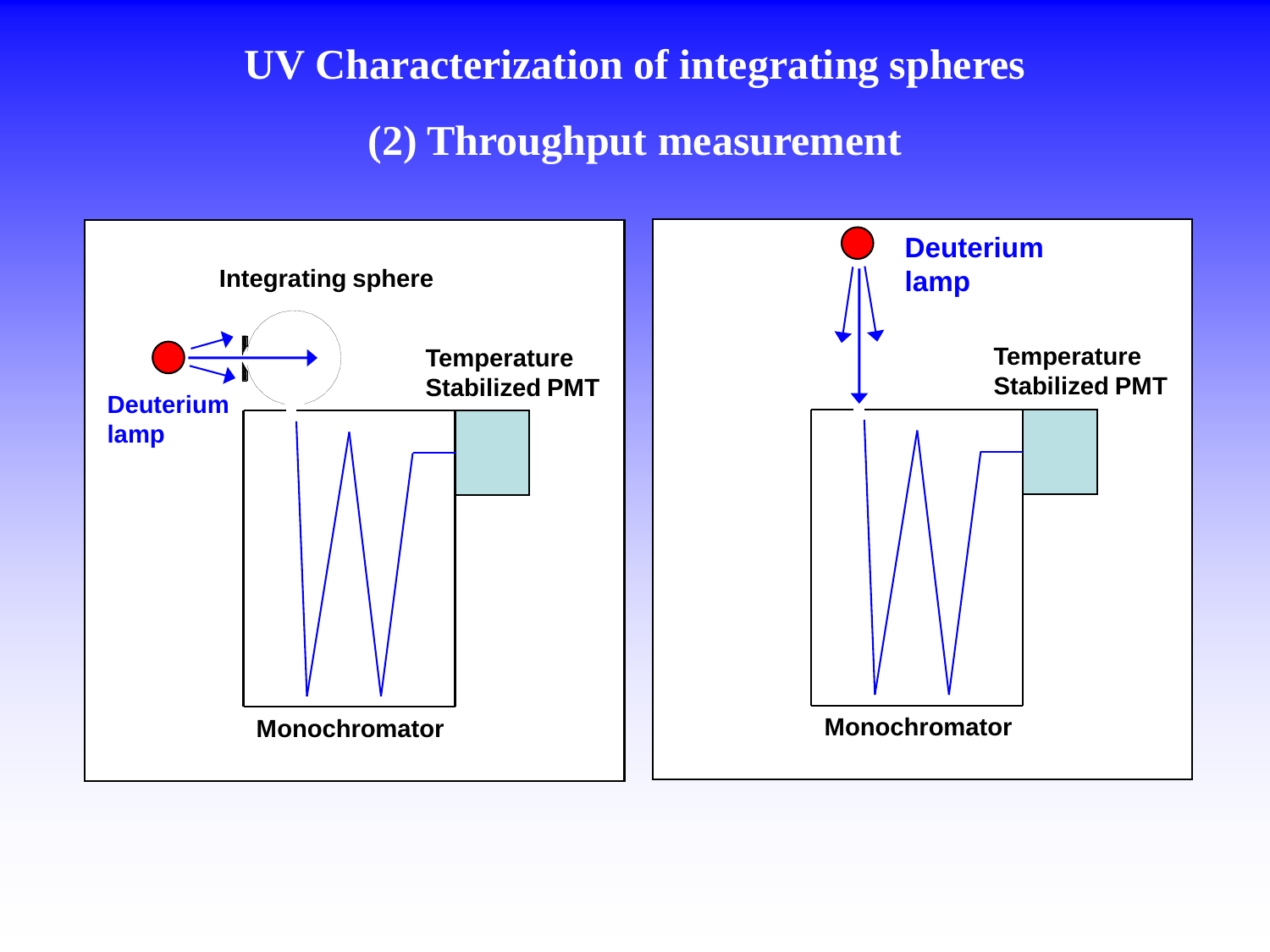### **Throughput measurements using a deuterium lamp**

#### Recently brought commercial sintered PTFE integrating spheres

#### NIST pressed PTFE integrating spheres

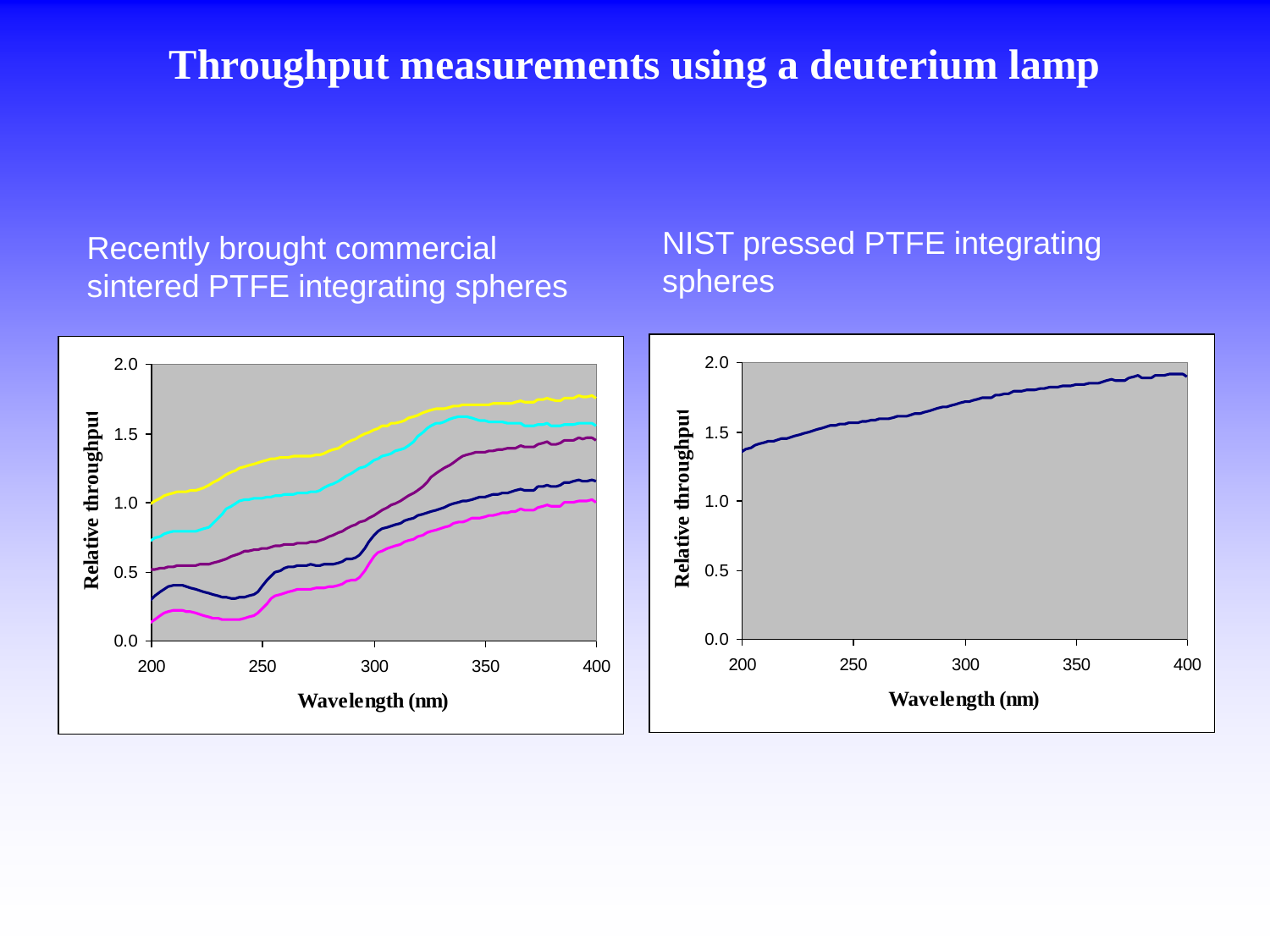### **Effect of baking a sintered integrating spheres in vacuum at 90<sup>o</sup>C for 2 days**

#### Laser induced fluorescence

#### **Throughput**



Polycyclic Aromatic Hydrocarbons?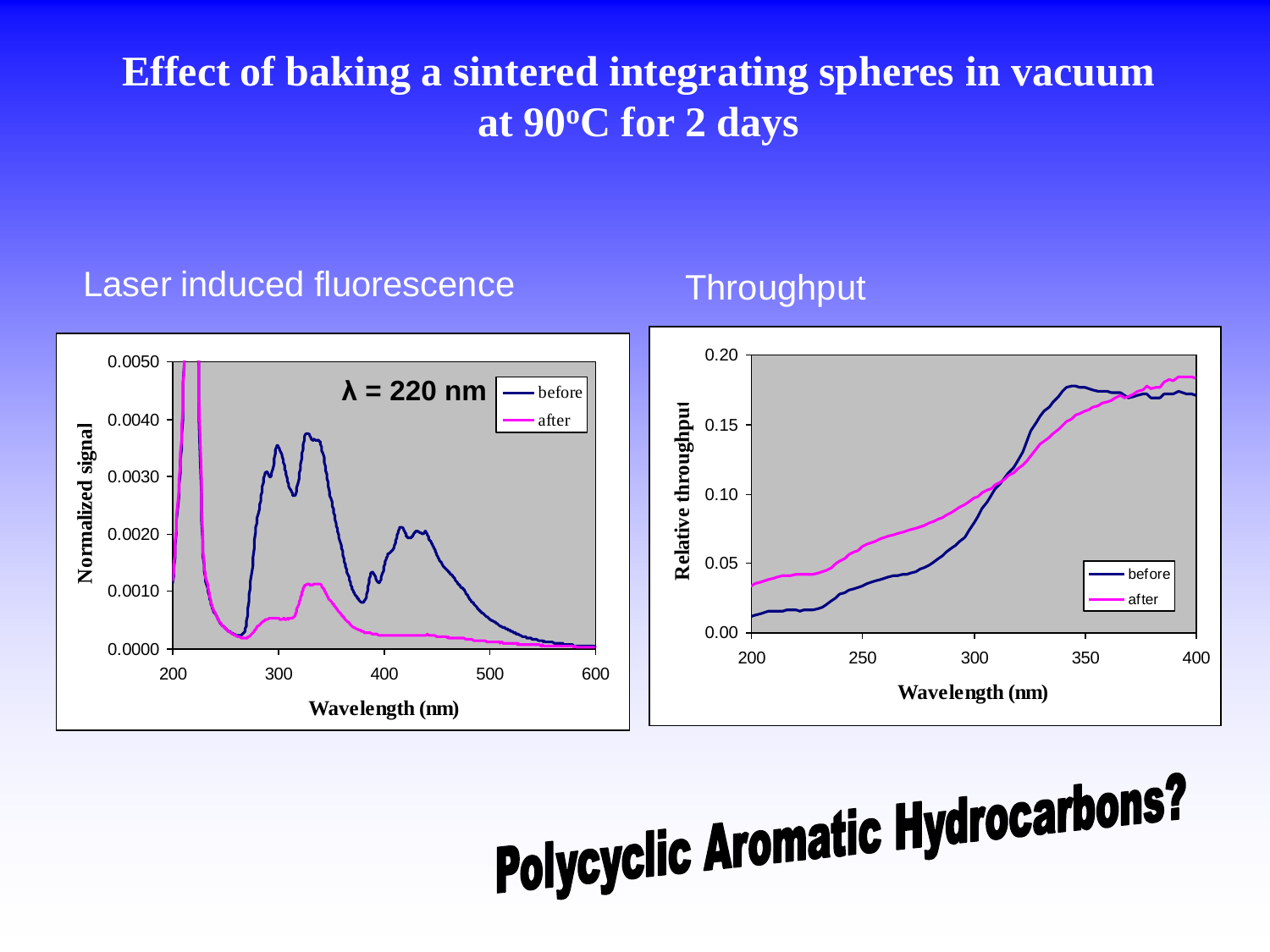Typical structures of Polycyclic Aromatic Hydrocarbon (PAH)



A common source for PAHs is the gasoline and diesel fuel.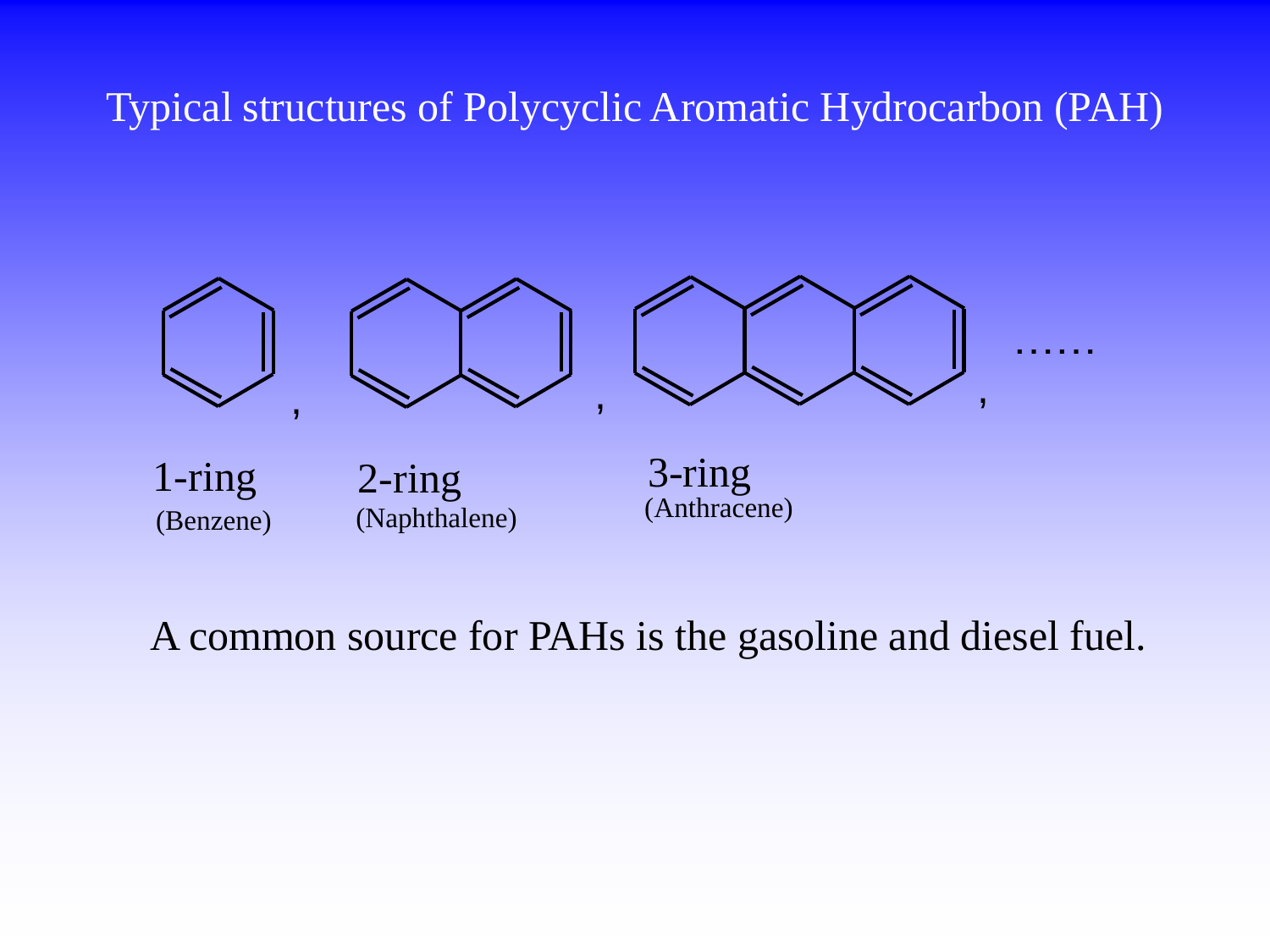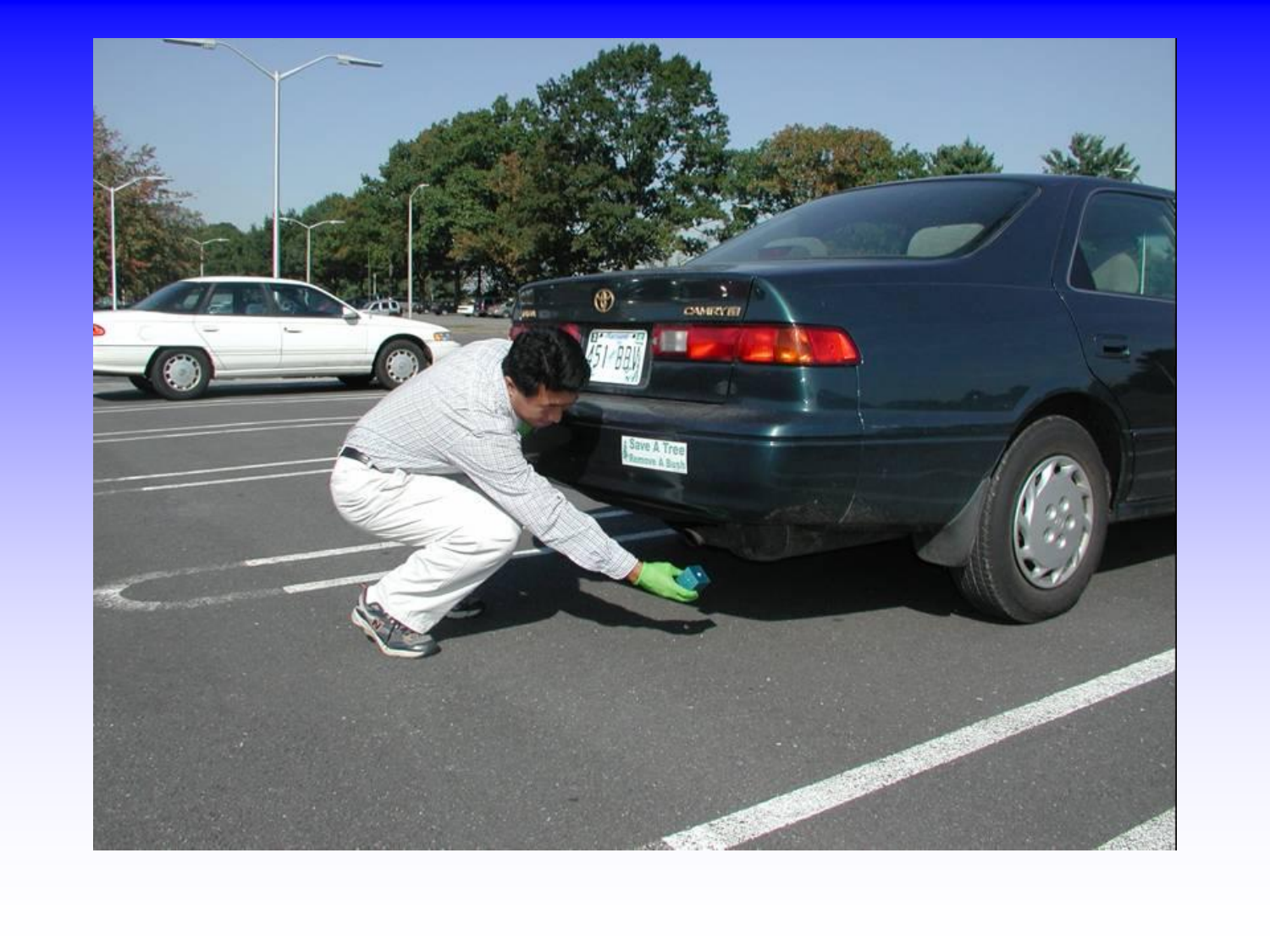**Sintered PTFE integrating spheres exposed to gas exhaust With 220nm excitation laser**

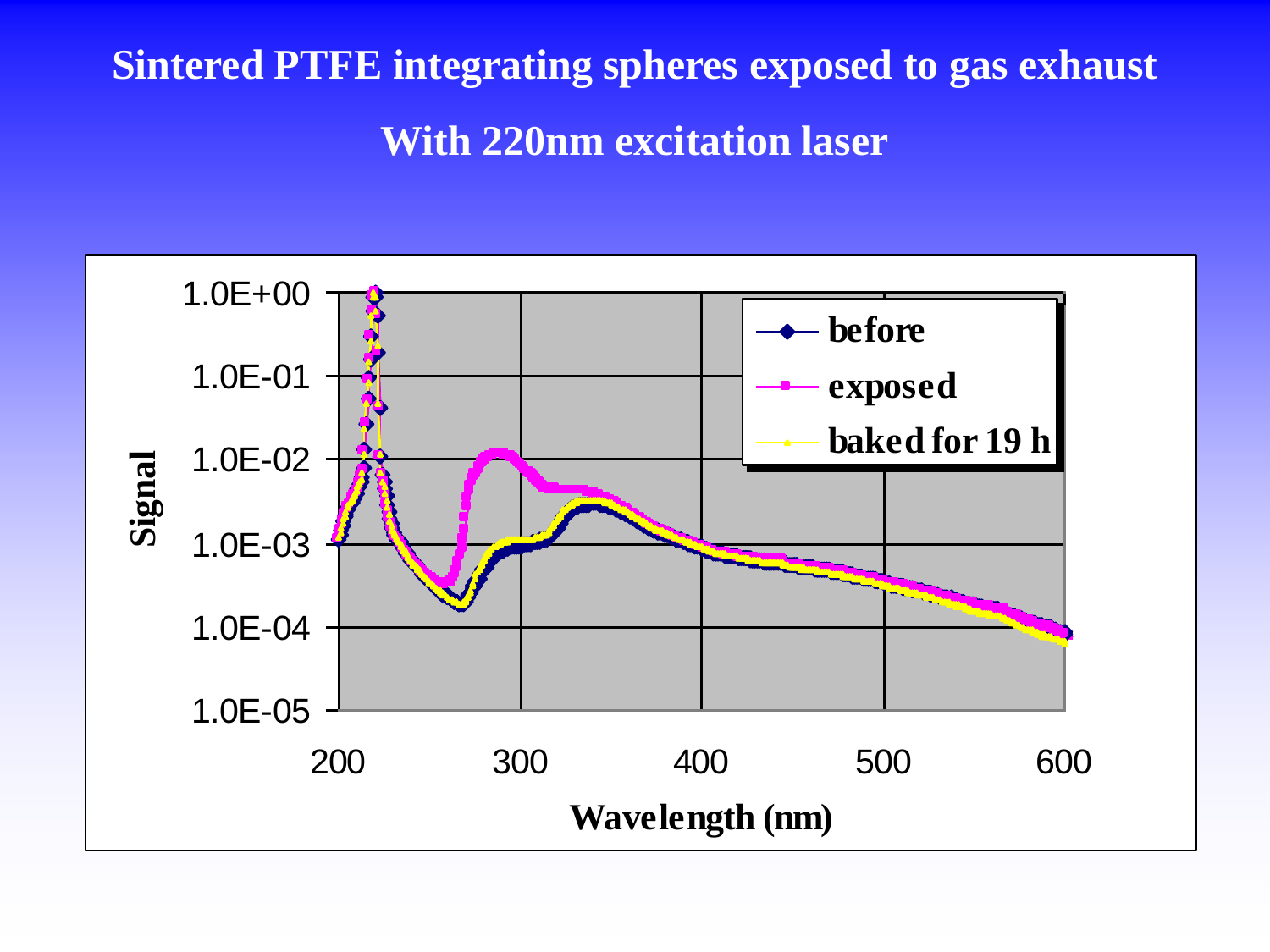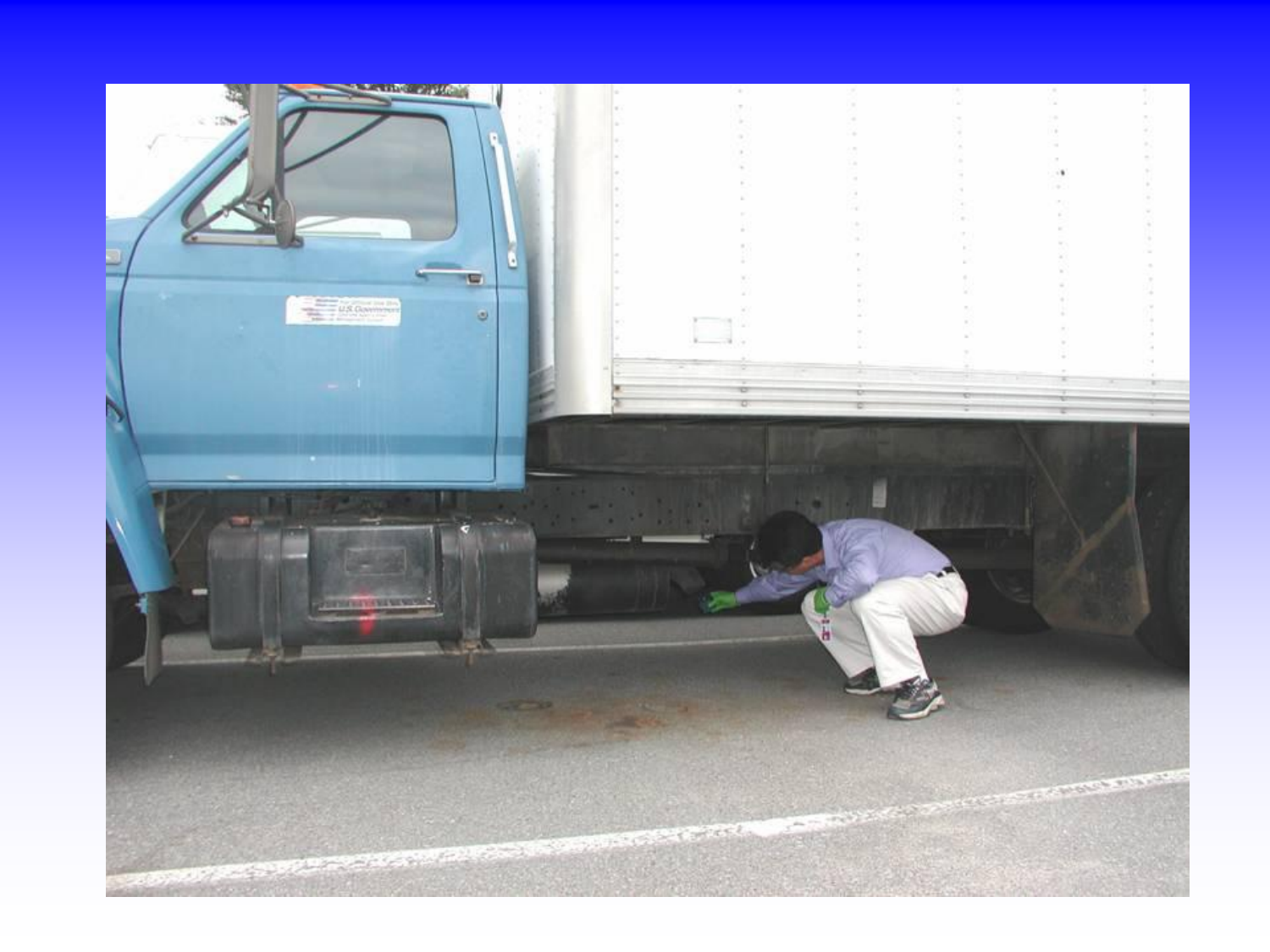**Sintered PTFE integrating spheres exposed to diesel gas exhaust With 220nm excitation laser**

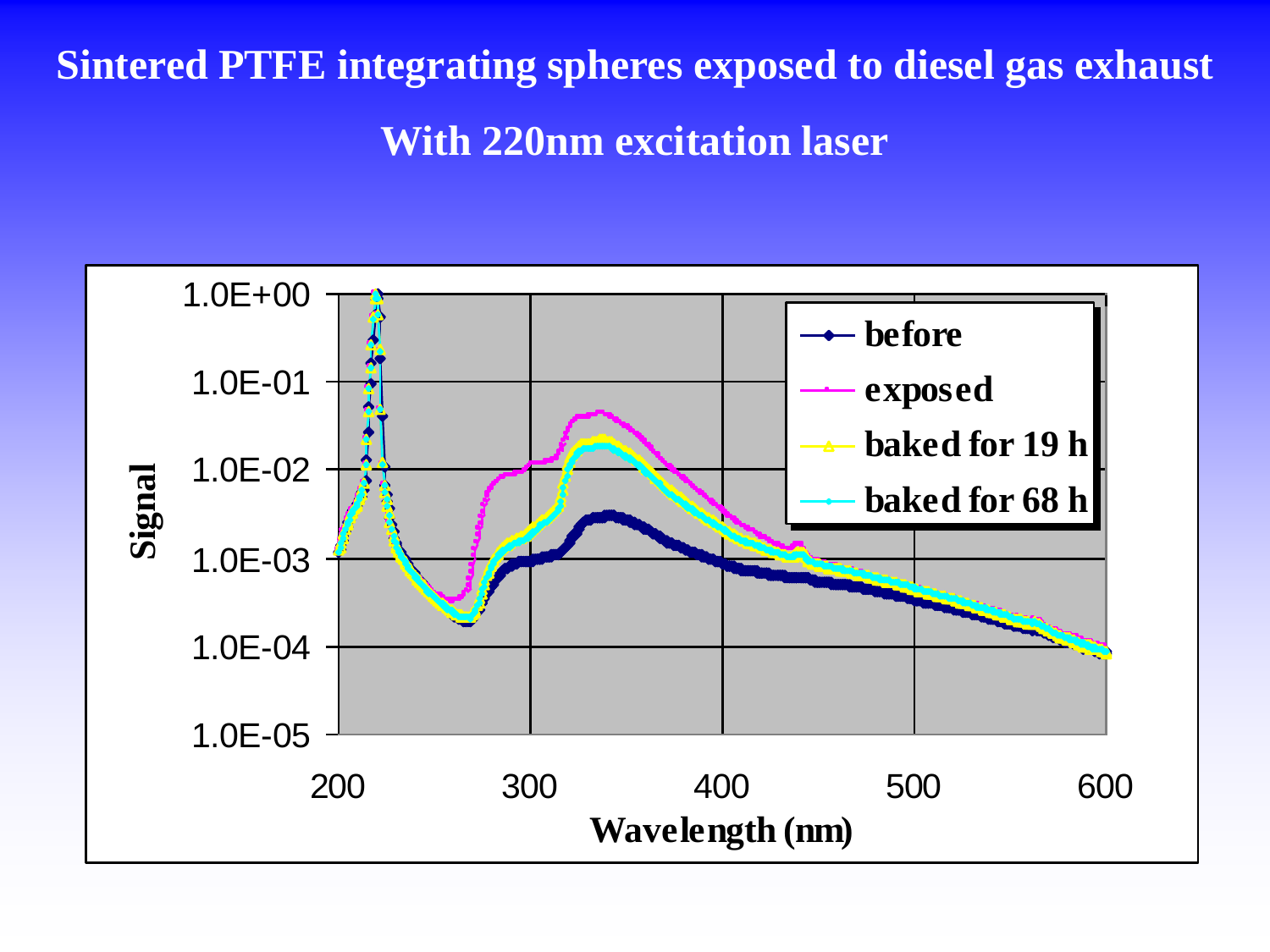# **Throughput of a Sintered PTFE integrating spheres exposed to gas and diesel exhaust**

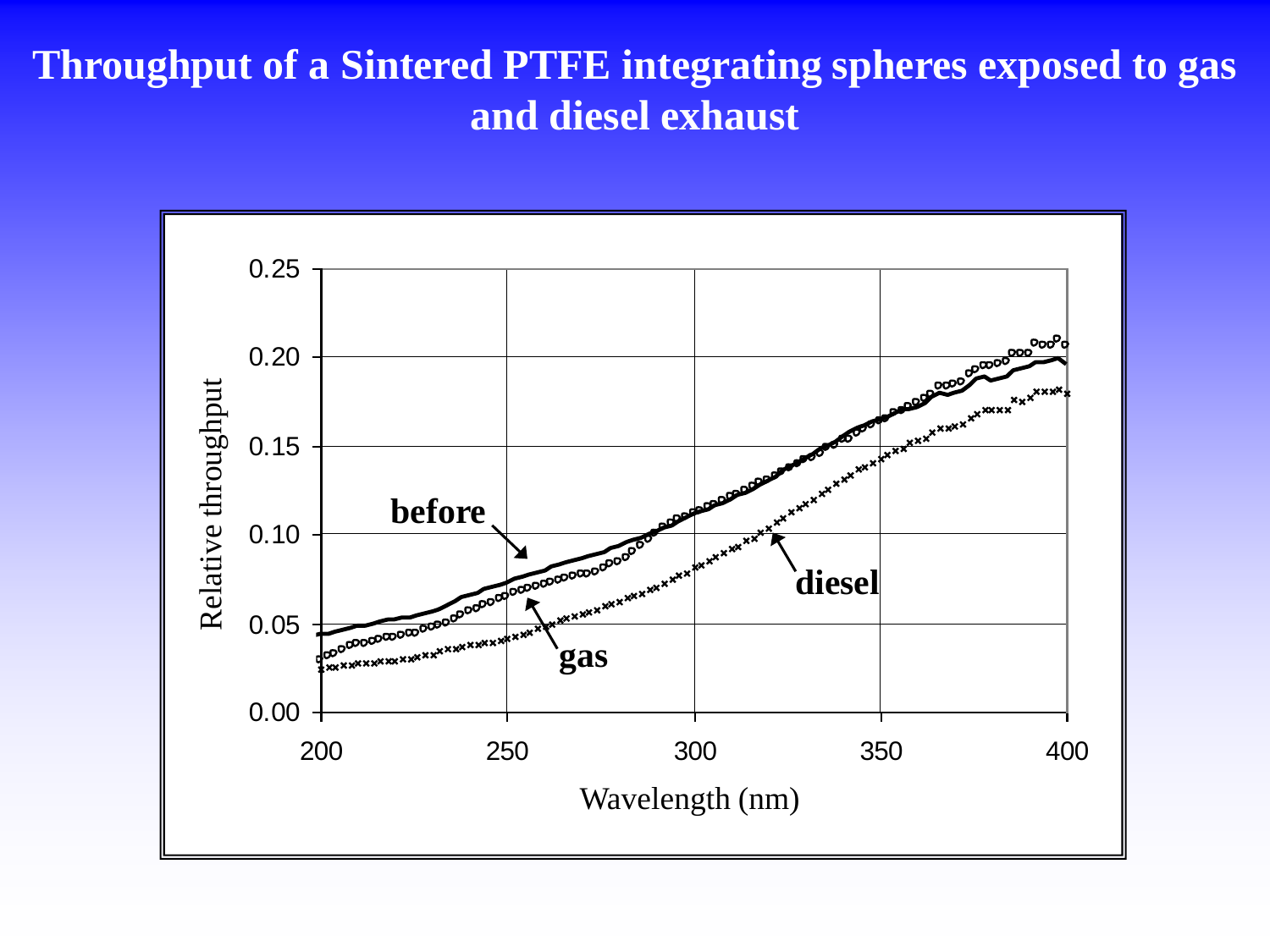# **Raw data from two days of measuring a deuterium lamp**

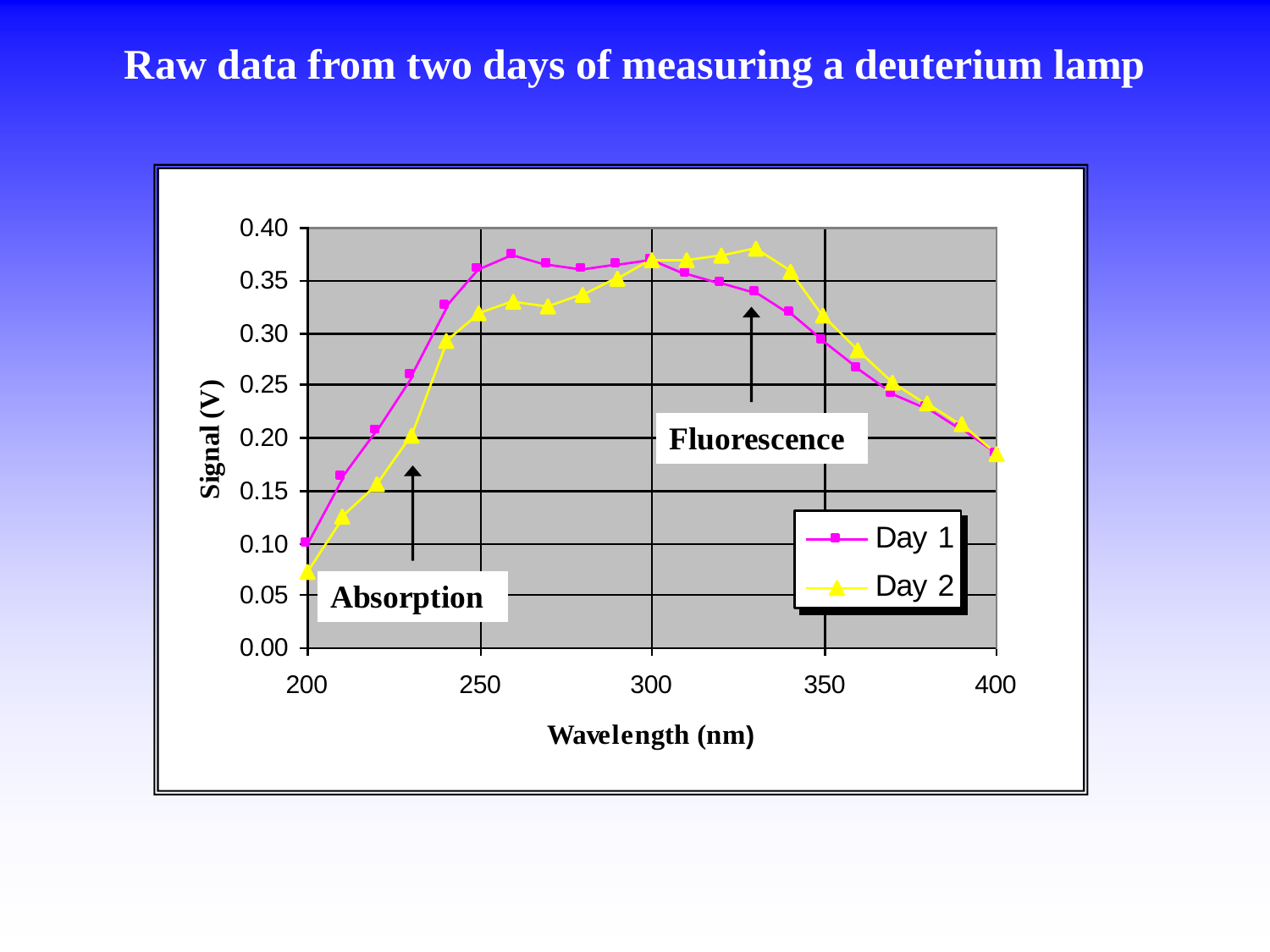**Effect of baking integrating spheres in vacuum at 95<sup>o</sup>C for 2 days** NIST pressed PTFE integrating sphere